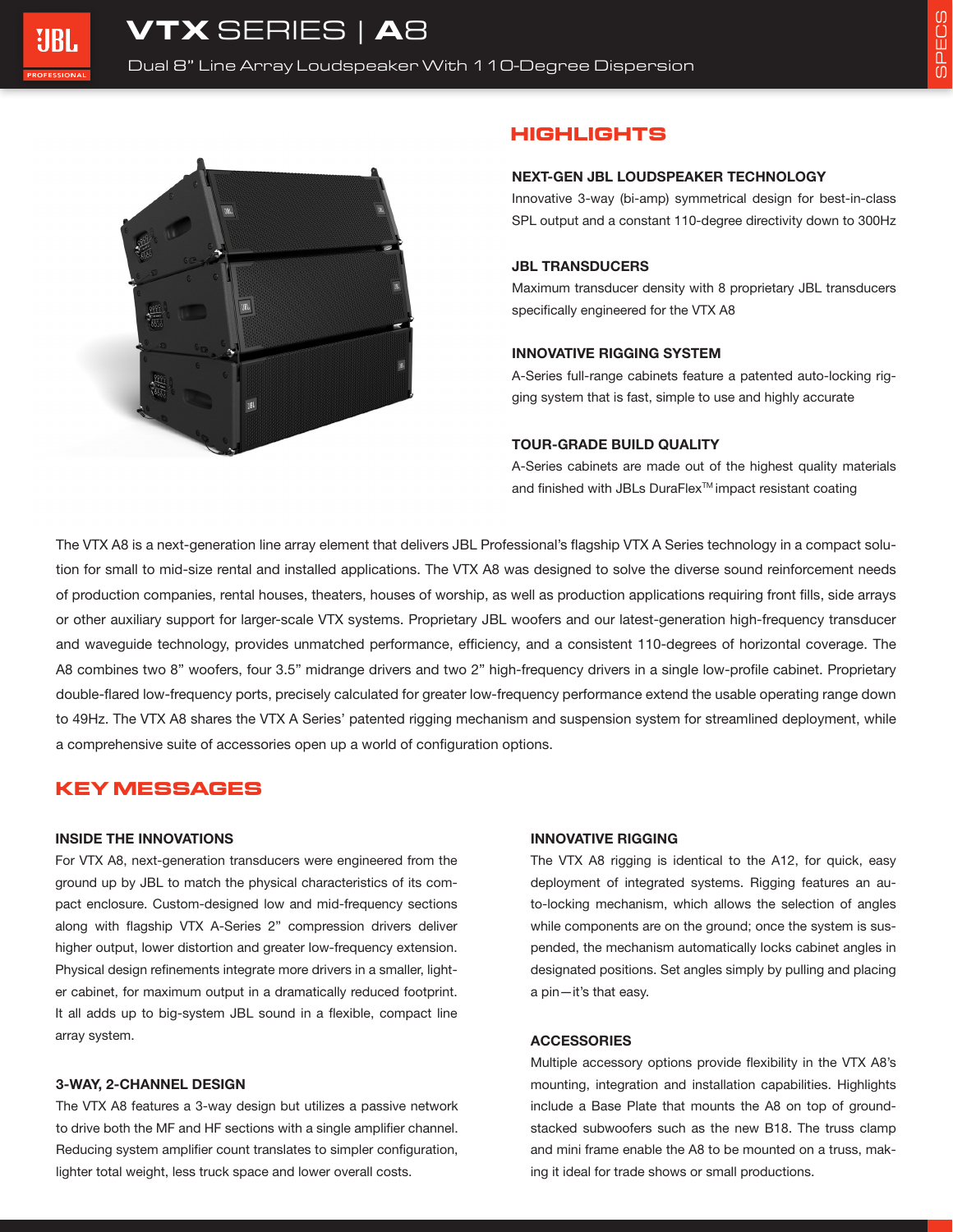SPECS



# **TECHNICAL SPECIFICATIONS**

| <b>SYSTEM</b>                                                  |                                                         |
|----------------------------------------------------------------|---------------------------------------------------------|
|                                                                | Frequency Range (-10 dB): 49Hz - 19kHz (Preset: VTX A8) |
| <b>Coverage Pattern (-6dB)</b><br>Horizontal:                  | 110 degrees nominal (300Hz - 18kHz)                     |
| Vertical:                                                      | Varies with array size and configuration                |
| System Input Power Rating <sup>1</sup>                         |                                                         |
| LF :                                                           | 600W Continuous (IEC/100 hour)                          |
| MF/HF:                                                         | 390W Continuous (IEC/100 hour)                          |
| <b>Maximum Peak Output<sup>2</sup>:</b>                        | 139dB (Preset: VTX A8)                                  |
| <b>System Amplification:</b>                                   | Crown Audio I-Tech HD (all models)                      |
|                                                                | Crown Audio I-Tech 4x3500HD                             |
| <b>Required Amplifier Channels:</b> 2-Channels Bi-Amp (LF/MHF) |                                                         |
| <b>Number of Cabinets per Circuit: 3 x VTX A8</b>              |                                                         |
| <b>System Impedance</b>                                        |                                                         |
| LF :                                                           | 8 ohms                                                  |
|                                                                | MF/HF: 8 ohms                                           |

## **TRANSDUCERS**

**Low Frequency :** 2 x JBL 258J, 8in diameter, dual 2.5in diameter voice coil, Neodymium Differential Drive

**Mid Frequency :** 4 x JBL 2163H, 3.5in diameter, 2in diameter voice coil, Neodymium Magnet

**High Frequency :** 2 x JBL 2423K, 2in diameter annular diaphragm, 2in diameter voice coil, Neodymium Magnet

| <b>ENCLOSURE</b>         |                                                                                                            |
|--------------------------|------------------------------------------------------------------------------------------------------------|
|                          | Construction: 18mm and 15mm,11-ply Baltic birch plywood, Black DuraFlex™ finish, integral recessed handles |
|                          | <b>IP Rating<sup>3</sup>: IP55 (IEC 60529)</b>                                                             |
| <b>Suspension :</b>      | Captive suspension plates, quick-release pins, auto-locking mechanism for setting angles                   |
|                          | <b>Inter-enclosure Angle:</b> 0.25, 0.5, 1, 1.5, 2, 2.5, 3, 4, 6, 8, 10                                    |
|                          | Grill: Powder-coated 14-quage hex-perforated steel with acoustically transparent black cloth backing       |
| <b>Connectors</b>        |                                                                                                            |
|                          | <b>Type:</b> Neutrik <sup>®</sup> SpeakON <sup>®</sup> NL-4 (2x)                                           |
|                          | <b>Pin Assignments:</b> Pins $1 \pm (LF)$ , Pins $2 \pm (MF/HF)$ ,                                         |
| Dimensions (H x W x D) : | 226.60mm x 761.29mm x 375.16mm                                                                             |
|                          | 8.92in x 29.97in x 14.77in                                                                                 |
|                          | <b>Net Weight:</b> $29.5$ kg (65 lbs)                                                                      |

#### **Footnotes:**

1: IEC Standard: IEC shaped noise with 6dB crest factor based on nominal impedance and a duration of 100 hours. Continuous is defined as 2x RMS.<br>2: Peak, unweighted SPL, measured under full-space conditions at 1 meter usin

3: Front face at 0 degree or greater down angle to allow the cabinet to drain water. Suspension components fully weather rated for indoor or covered outdoor conditions where humidity is nominally under 50% and not local to bodies of corrosive materials.

JBL continually engages in research related to product improvement. Some materials, production methods and design refinements are introduced into existing products without notice as a routine expression of that philosophy. For this reason, any current JBL product may differ in some respect from its published description, but will always equal or exceed the original design specifications unless otherwise stated.